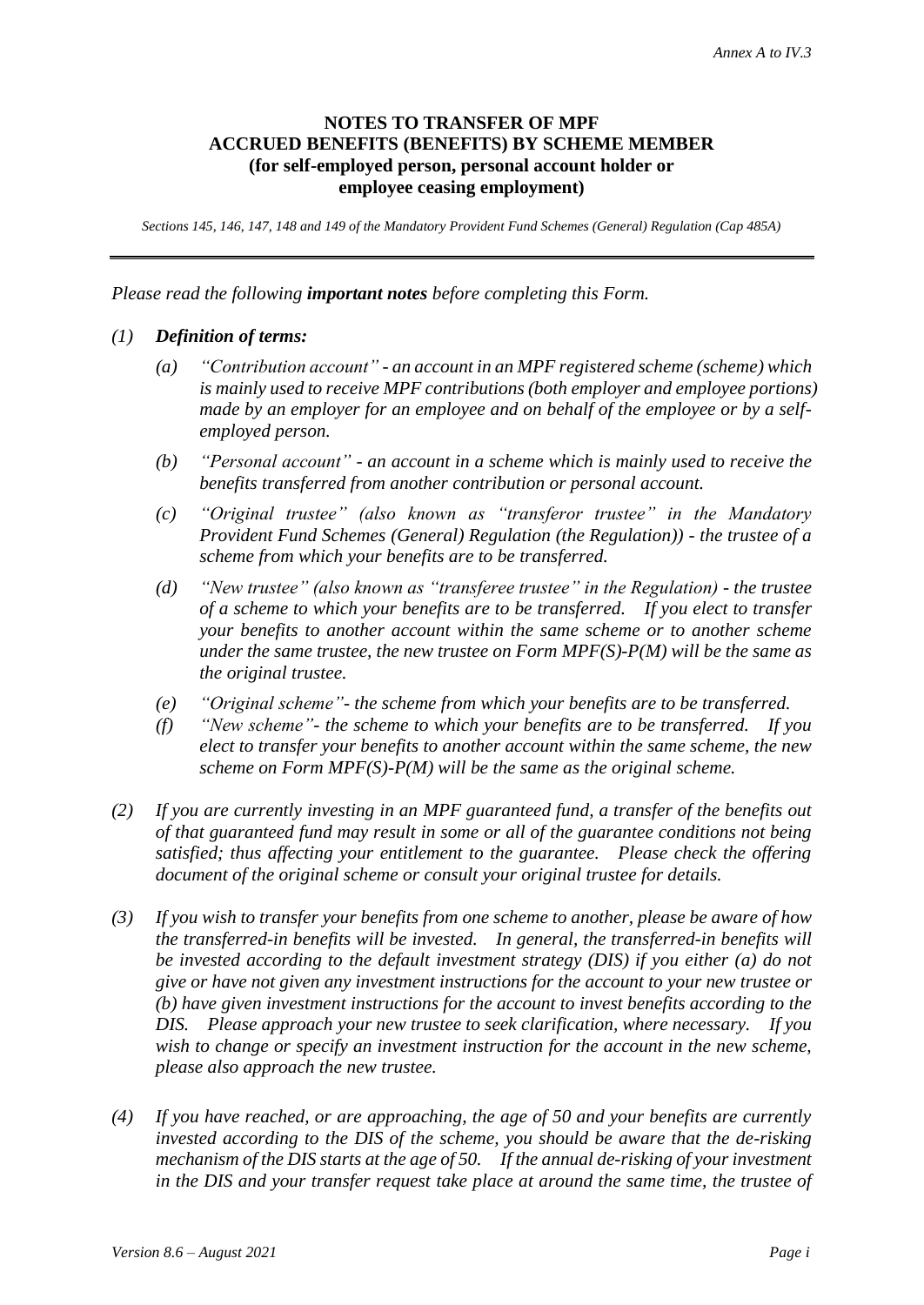*the scheme shall sequence the de-risking and the transfer request in accordance with its procedures and in compliance with the Mandatory Provident Fund Schemes Ordinance. Please consult the relevant trustee(s) if you wish to know the details of how the trustee(s) will handle these transactions.*

- *(5) Please ensure that you have a personal account or a contribution account in the new scheme. Otherwise, you have to enrol in that scheme before you submit Form MPF(S)- P(M) to the new trustee.*
- *(6) If you wish to transfer-out the benefits from more than one accounts, you should submit a separate Form MPF(S)-P(M) for each of those accounts.*
- *(7) If you wish to transfer-out the benefits from your contribution account during employment, you should complete Form MPF(S)-P(P).*
- *(8) For each account, a scheme member should transfer the entirety of his benefits therein in a lump sum except the part of the benefits derived from voluntary contributions which the scheme member may elect to withdraw in accordance with the governing rules of the original scheme.*
- *(9) In order to prevent a third party from filling in incorrect information, please DO NOT sign on a blank form. After the completed Form MPF(S)-P(M) has been received by the new trustee, the administration procedures taken by the trustees may not be reversible.*
- *(10) If any information provided on Form MPF(S)-P(M) (including the signature) is incorrect or incomplete, the trustees may not be able to process your benefit transfer request.*
- *(11) Please refer to the publication of the Mandatory Provident Fund Schemes Authority (MPFA) available from the MPFA website (www.mpfa.org.hk) for the factors to consider when choosing a scheme and the potential risks involved in MPF investment.*
- *(12) Information about the new scheme is set out in the offering document of that scheme. This information will assist you in making a decision about whether to make a transfer of benefits to that scheme. Please contact the relevant trustee for enquiries about account details and information on specific schemes or funds.*
- *(13) If you wish to make enquiries or seek assistance in relation to your election to transfer benefit, please contact your original trustee or new trustee. For general enquiries regarding benefit transfer, you may contact the MPFA via e-mail: [mpfa@mpfa.org.hk](mailto:mpfa@mpfa.org.hk) or hotline: 2918 0102.*

### **~END~**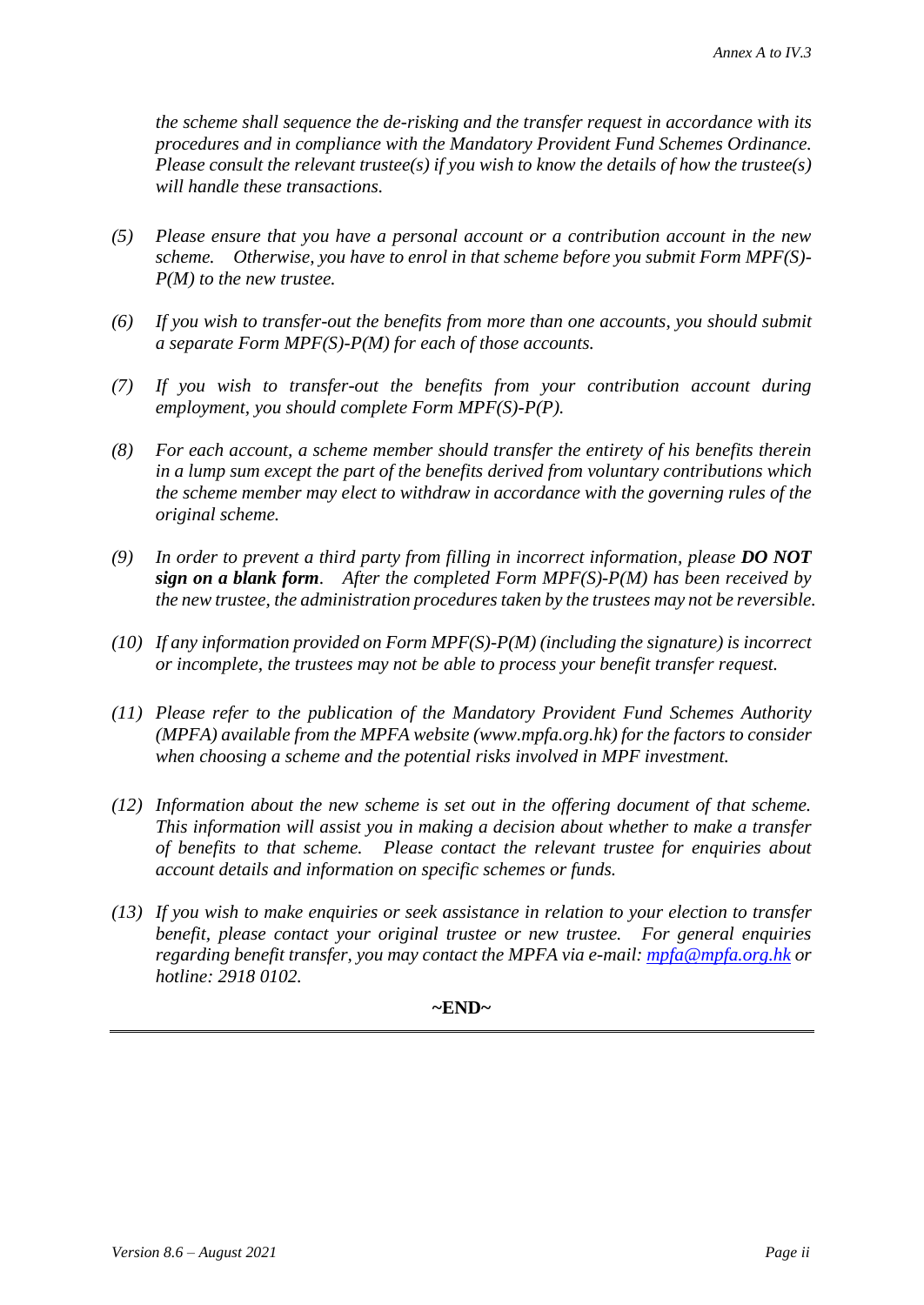**[This page is blank. Please complete Form MPF(S)-P(M) at page 1 to page 3 and submit it to the new trustee after completion.]**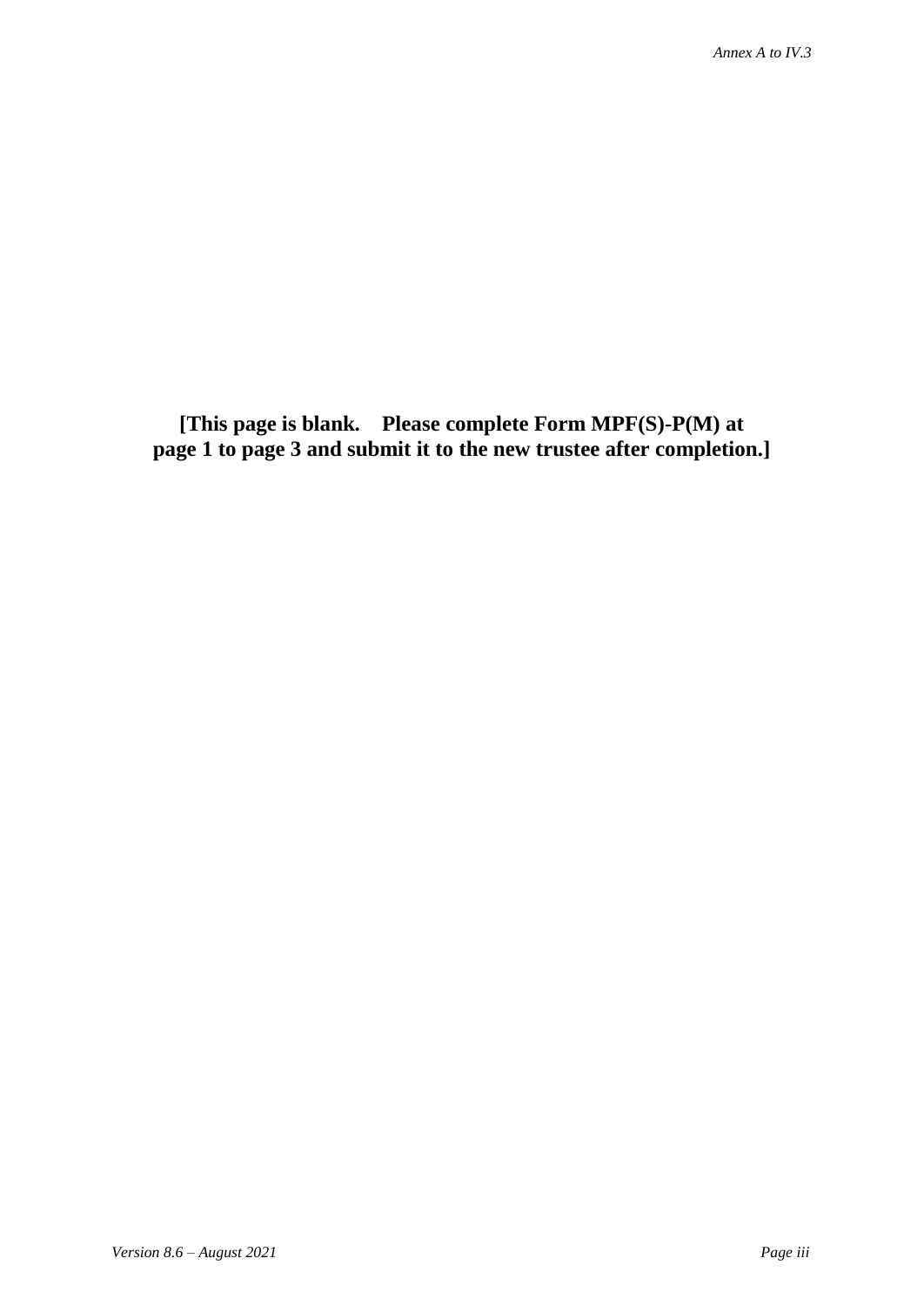## **FORM MPF(S) - P(M)**

### **SCHEME MEMBER'S REQUEST FOR FUND TRANSFER FORM (for self-employed person, personal account holder or employee ceasing employment)**

*Sections 145, 146, 147, 148 and 149 of the Mandatory Provident Fund Schemes (General) Regulation (Cap 485A)*

*(a) Please use BLOCK LETTERS to complete this Form.*

*(b) \*means delete whichever is inappropriate. Please insert "N.A." if not applicable.*

*(c) The personal data to be supplied in support of this election of transfer are to be used for processing your election of transfer. The personal data you supply may, for such purpose, be transferred to the trustee(s) concerned, the relevant service provider(s), and the government or regulatory bodies including the Mandatory Provident Fund Schemes Authority (MPFA).*

#### **SECTION I – SCHEME MEMBER'S DETAILS**

| (1) | Name:<br>(as shown on your Hong        |       | (a) | Surname:                                   |  |                                         |                 |               |  |
|-----|----------------------------------------|-------|-----|--------------------------------------------|--|-----------------------------------------|-----------------|---------------|--|
|     | Kong Identity (HKID)<br>Card $Note1$ ) |       |     | Other Name:<br>(b)                         |  |                                         |                 |               |  |
| (2) | Identification:<br>(a)                 |       |     | HKID Card number:                          |  |                                         |                 |               |  |
|     |                                        |       | (b) | Passport number:                           |  |                                         |                 |               |  |
|     |                                        |       |     | (ONLY for scheme member without HKID Card) |  |                                         |                 |               |  |
| (3) | Contact details:                       |       |     | Daytime phone number:                      |  |                                         |                 |               |  |
|     |                                        |       |     | Mobile phone number:<br>(b)                |  |                                         |                 |               |  |
|     |                                        |       | (c) | Email address (if any):                    |  |                                         |                 |               |  |
| (4) | Correspondence address:                |       |     |                                            |  |                                         |                 |               |  |
|     |                                        |       |     |                                            |  |                                         |                 |               |  |
|     |                                        |       |     |                                            |  |                                         |                 |               |  |
|     | Flat/Room                              | Floor |     | <b>Block</b>                               |  |                                         | <b>Building</b> |               |  |
|     |                                        |       |     |                                            |  |                                         |                 |               |  |
|     | Estate                                 |       |     |                                            |  | Street no.                              |                 | <b>Street</b> |  |
|     |                                        |       |     |                                            |  | * Hong Kong / Kowloon / New Territories |                 |               |  |
|     |                                        |       |     | District / country (if not Hong Kong)      |  |                                         |                 |               |  |

#### **SECTION II – TRANSFER INFORMATION**

(5) MPF account information in the original scheme:

| Name of original scheme $Note 2$ .                                                                 |  |  |  |  |
|----------------------------------------------------------------------------------------------------|--|--|--|--|
| Type of MPF account (please select ONE of the following accounts and $\checkmark$ as appropriate): |  |  |  |  |

 $\Box$  Personal account *OR*  $\Box$  Contribution account

Scheme member's account number Note 2: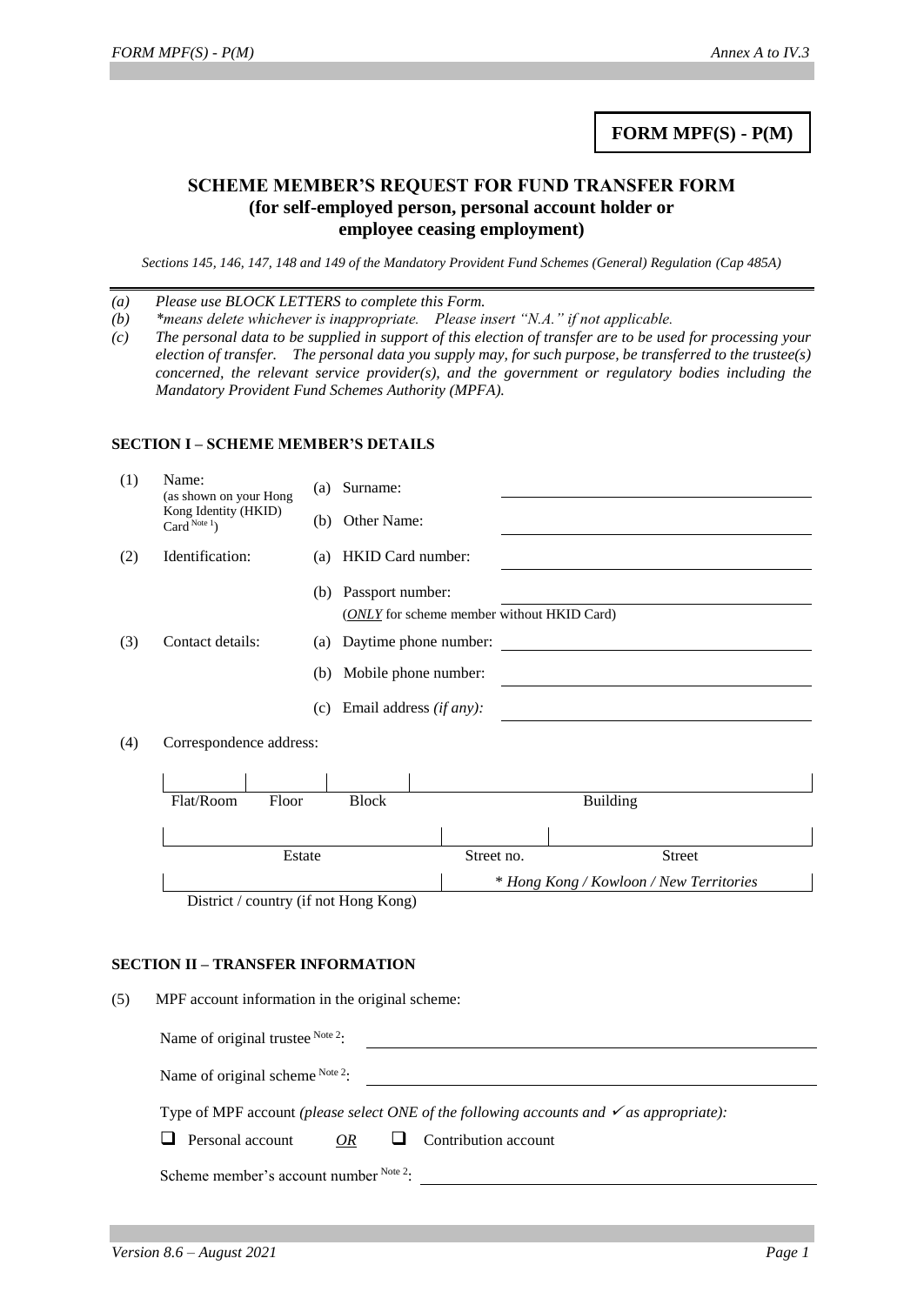(6) Details of former employment *(applicable for employee who wishes to transfer-out the benefits from a contribution account after cessation of employment)*:

| Name of former employer: |  |
|--------------------------|--|
|--------------------------|--|

Employer's identification number Note 3:

| Details of self-employed status (applicable for self-employed person only): |                                                                                                                                                                                   |    |    |      |  |
|-----------------------------------------------------------------------------|-----------------------------------------------------------------------------------------------------------------------------------------------------------------------------------|----|----|------|--|
|                                                                             | Please indicate your reason of transfer and $\checkmark$ as appropriate.                                                                                                          |    |    |      |  |
|                                                                             | Cessation of self-employment, with effect from:                                                                                                                                   |    |    |      |  |
|                                                                             | I will remain in self-employment and my benefits will be<br>transferred to another scheme stated in section III(8).<br>Contributions to the original scheme should be paid up to: | DD | MM | YYYY |  |
|                                                                             |                                                                                                                                                                                   | DD | MM |      |  |

### **SECTION III – TRANSFER OPTIONS**

(8) MPF account information in the new scheme:

I elect to transfer the benefits derived from the mandatory contributions in my account stated in section II(5) to the following account *(Please select option (a),(b) OR (c) and*  $\checkmark$  *as appropriate)*:

| (a) | To my contribution account with my new employer                        |
|-----|------------------------------------------------------------------------|
|     | Name of new trustee Note 4:                                            |
|     | Name of new scheme Note 4:                                             |
|     | Scheme member's account number Note 4:                                 |
|     | Name of new employer:                                                  |
|     | Employer's identification number Note 3:                               |
| (b) | To my designated account in the new scheme                             |
|     | Name of new trustee $^{Note 4}$ :                                      |
|     | Name of new scheme Note 4:                                             |
|     | Scheme member's account number Note 4:                                 |
| (c) | Retained in the original scheme as personal account (where applicable) |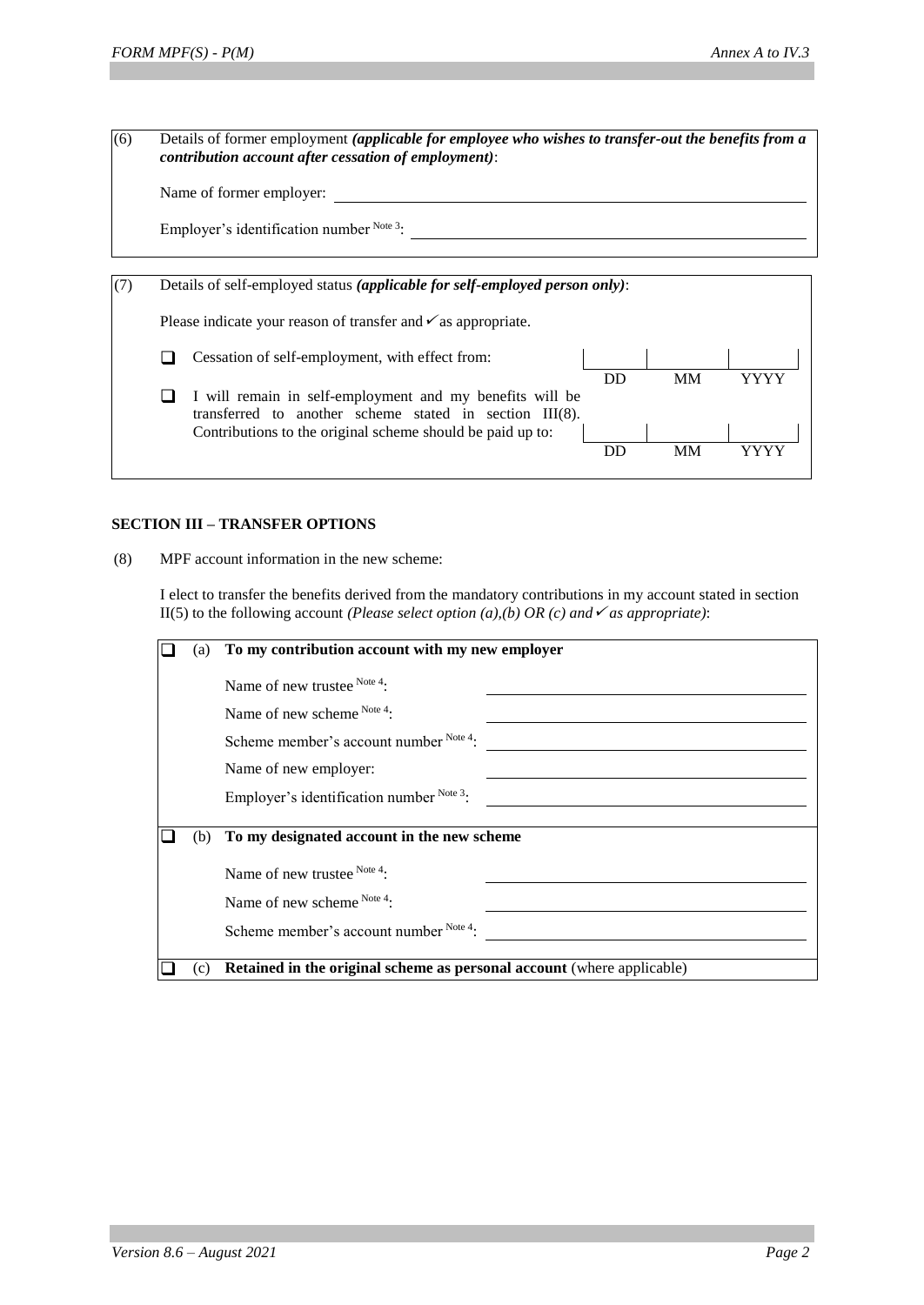(9) Arrangement of my voluntary contributions Note 5 (if any) in my account stated in section II(5).

Please select option (a) OR (b) and  $\checkmark$  as appropriate.

*(Remarks: If you do not select any options but there are benefits derived from voluntary contributions, those benefits will be handled in the same way as those stated in section III(8). If there are no such benefits in your account and you have made an election in section III(9), the selected option will not be processed.)*

| (a) | $III(8)$ .                                                               |  | Transferred together with the benefits derived from the mandatory contributions as in section                                                                                                                                                                                                                                                                                                           |
|-----|--------------------------------------------------------------------------|--|---------------------------------------------------------------------------------------------------------------------------------------------------------------------------------------------------------------------------------------------------------------------------------------------------------------------------------------------------------------------------------------------------------|
| (b) | Withdrawn in accordance with the governing rules of the original scheme. |  |                                                                                                                                                                                                                                                                                                                                                                                                         |
|     |                                                                          |  | Method of payment (please $\checkmark$ as appropriate):                                                                                                                                                                                                                                                                                                                                                 |
|     | (i)                                                                      |  | By cheque                                                                                                                                                                                                                                                                                                                                                                                               |
|     | (11)                                                                     |  | By depositing directly in a bank account under the name of scheme member only (a)<br>bank account under the name of a third party is not applicable). (This option is<br>applicable only to trustees who provide such services and there may be bank charges<br>involved. Please check with the original trustee for details.)<br>Name of bank account holder:<br>Name of bank:<br>Bank account number: |

#### **SECTION IV – TERMINATION OF MPF ACCOUNT WITH NO RESIDUAL BALANCE (IF APPLICABLE)**

(10) I hereby give the original trustee an instruction to terminate my relevant MPF member account as referred to in section II(5) upon transfer of the full benefits to the new trustee and there is no residual balance in the said account.

#### **SECTION V – AUTHORIZATION AND DECLARATION**

- (11) I hereby give consent to the new trustee and the MPFA to disclose information supplied by me in support of this election of transfer to the trustee(s) concerned and the relevant service provider(s), or to enable such party or parties to access or disclose relevant information for processing my election of transfer.
- (12) I declare that:
	- (a) I have read and understood the Notes to Transfer of MPF Accrued Benefits (Benefits) by Scheme Member and the Explanatory Notes; and
	- (b) to the best of my knowledge and belief, the information given in this Form is correct and complete.

Signature of the scheme member Note 6 Date